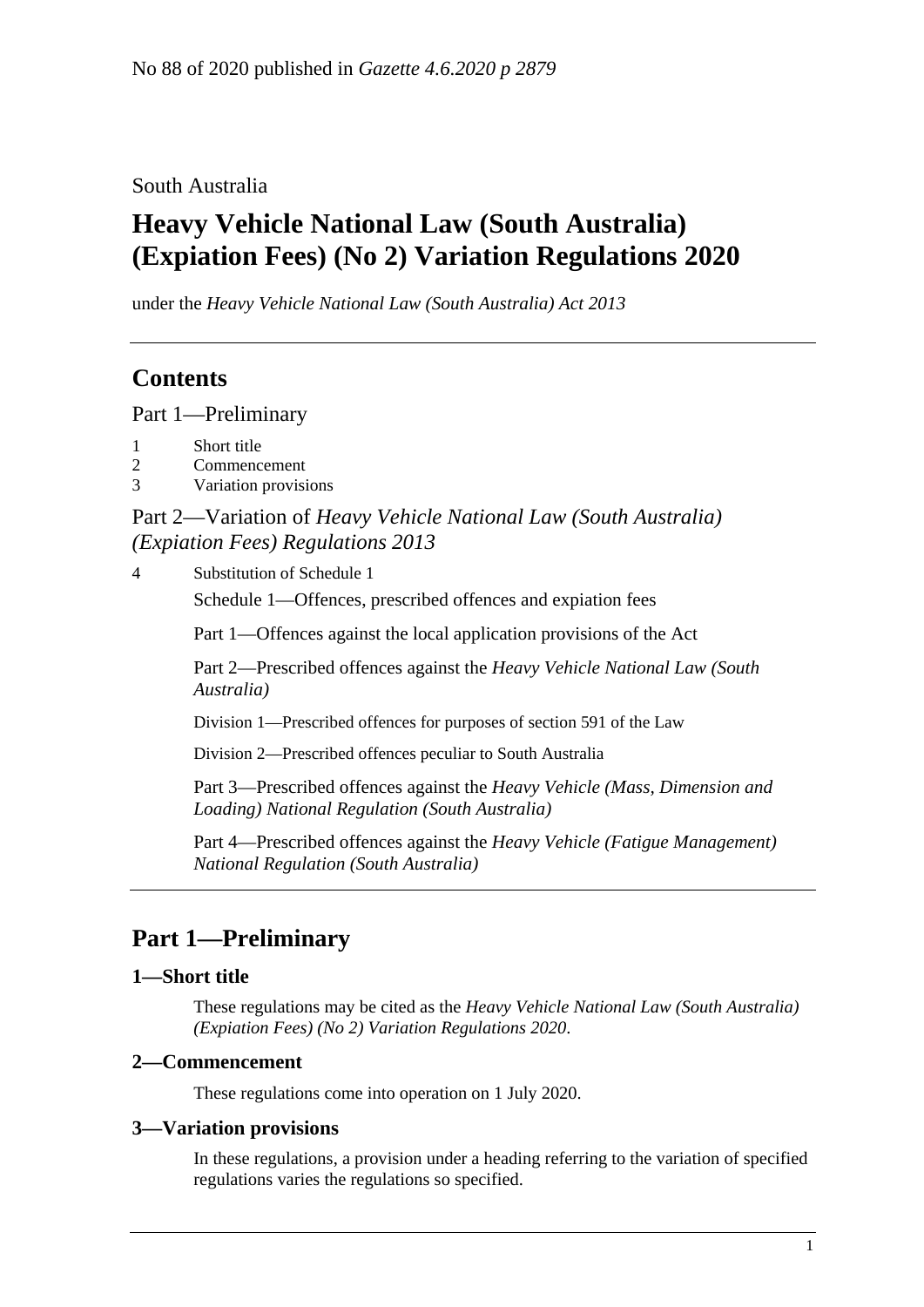### <span id="page-1-0"></span>**Part 2—Variation of** *Heavy Vehicle National Law (South Australia) (Expiation Fees) Regulations 2013*

#### <span id="page-1-1"></span>**4—Substitution of Schedule 1**

Schedule 1—delete the Schedule and substitute:

### **Schedule 1—Offences, prescribed offences and expiation fees**

## **Part 1—Offences against the local application provisions of the Act**

| <b>Section</b> | <b>Description of offence</b>                                                                        | Fee   |
|----------------|------------------------------------------------------------------------------------------------------|-------|
| 19(2)          | Failure to comply with a direction given under section $19(1)$                                       | \$600 |
| 21(1)          | Sale or other disposal of a heavy vehicle in respect of which a vehicle<br>defect notice is in force | \$300 |

### **Part 2—Prescribed offences against the** *Heavy Vehicle National Law (South Australia)*

### **Division 1—Prescribed offences for purposes of section 591 of the Law**

| <b>Section</b> | <b>Description of offence</b>                                                                                                             | Fee   |
|----------------|-------------------------------------------------------------------------------------------------------------------------------------------|-------|
| 25A(1)         | Failure of driver of PBS vehicle to keep a copy of PBS vehicle approval<br>in driver's possession while driving the vehicle               | \$341 |
| 25A(2)         | Failure of relevant party to ensure that driver complies with<br>section $25A(1)$                                                         | \$341 |
| 60(1)          | Using, or permitting the use of, a heavy vehicle that contravenes a heavy<br>vehicle standard—                                            |       |
|                | if the heavy vehicle standard relates to a speed limiter<br>(a)                                                                           | \$685 |
|                | (b)<br>in any other case                                                                                                                  | \$341 |
| 79(2)          | Failure to comply with notice to return vehicle standards exemption<br>(permit) to Regulator within specified period                      | \$454 |
| 81(1)          | Contravening a condition of a vehicle standards exemption                                                                                 | \$454 |
| 81(2)          | Using, or permitting the use of, a heavy vehicle that contravenes a<br>condition of a vehicle standards exemption                         | \$454 |
| 81(3)          | Using or permitting the use of a heavy vehicle in a way that contravenes<br>a condition of a vehicle standards exemption                  | \$454 |
| 82(2)          | Failure of driver to comply with condition under vehicle standards<br>exemption (notice) to keep relevant document in driver's possession | \$341 |
| 82(3)          | Failure of relevant party to ensure driver complies with section 82(2)                                                                    | \$341 |
| 83(1)          | Failure of driver to keep a copy of vehicle standards exemption (permit)<br>in driver's possession                                        | \$341 |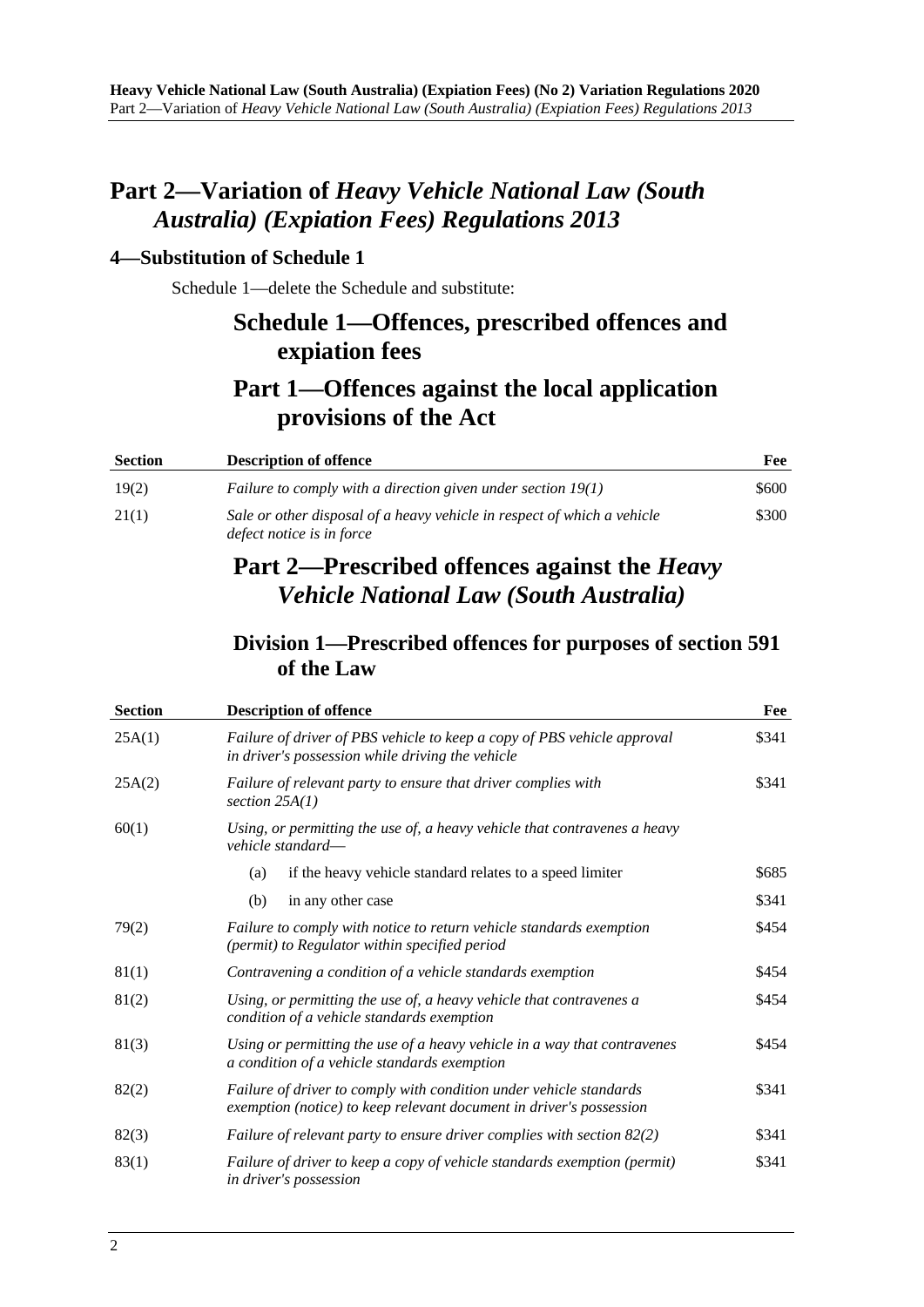| Heavy Vehicle National Law (South Australia) (Expiation Fees) (No 2) Variation Regulations 2020    |  |  |  |
|----------------------------------------------------------------------------------------------------|--|--|--|
| Variation of Heavy Vehicle National Law (South Australia) (Expiation Fees) Regulations 2013—Part 2 |  |  |  |

| <b>Section</b> | <b>Description of offence</b>                                                                                                                                                                                              | Fee   |
|----------------|----------------------------------------------------------------------------------------------------------------------------------------------------------------------------------------------------------------------------|-------|
| 83(2)          | Failure of driver to return copy of vehicle standards exemption (permit)<br>to relevant party when driver stops working                                                                                                    | \$341 |
| 83(3)          | Failure of relevant party to ensure driver complies with section 83(2)                                                                                                                                                     | \$341 |
| 85(1)          | Modifying a heavy vehicle without approval by approved vehicle<br>examiner or Regulator                                                                                                                                    | \$341 |
| 85(2)          | Using or permitting the use of a heavy vehicle that has been modified<br>without approval by approved vehicle examiner or Regulator                                                                                        | \$341 |
| 86(2)          | Failure of approved vehicle examiner to give approved certificate and<br>ensure plate or label is fitted or affixed to vehicle                                                                                             | \$341 |
| 87A(1)         | Tampering with plate or label fitted to or affixed to a heavy vehicle<br>under section $86(2)$ or $87(3)$                                                                                                                  | \$341 |
| 89(1)          | Using or permitting the use of an unsafe heavy vehicle                                                                                                                                                                     | \$685 |
| 90(1)          | Using or permitting the use of a heavy vehicle not fitted with emission<br>control system for each relevant emission                                                                                                       | \$341 |
| 90(2)          | Using or permitting the use of emission control system that is not<br>operating in accordance with manufacturer's design                                                                                                   | \$341 |
| 90(3)          | Using or permitting the use of an emission control system resulting in a<br>failure to comply with heavy vehicle standard                                                                                                  | \$341 |
| 92(2)          | Using or permitting the use of a heavy vehicle displaying a warning sign<br>where the sign is not required to be displayed                                                                                                 | \$341 |
| 96(1)          | Failure of person who drives, or permits another person to drive, a<br>heavy vehicle to ensure vehicle, components and load comply with mass<br>requirements-                                                              |       |
|                | for a minor risk breach<br>(a)                                                                                                                                                                                             | \$454 |
|                | for a substantial risk breach<br>(b)                                                                                                                                                                                       | \$685 |
| 102(1)(a)      | Failure of person who drives, or permits another person to drive, a<br>heavy vehicle to ensure vehicle, components and load comply with<br>dimension requirements where vehicle does not have goods or<br>passengers in it | \$341 |
| 102(1)(b)      | Failure of person who drives, or permits another person to drive, a<br>heavy vehicle to ensure vehicle, components and load comply with<br>dimension requirements where vehicle has goods or passengers in it-             |       |
|                | for a minor risk breach<br>(a)                                                                                                                                                                                             | \$341 |
|                | for a substantial risk breach<br>(b)                                                                                                                                                                                       | \$571 |
| 109(2)         | Using or permitting the use of a heavy vehicle without fixing the<br>required flag or light to back of the load                                                                                                            | \$341 |
| 111(1)         | Failure of person who drives, or permits another person to drive, a<br>heavy vehicle to ensure vehicle, components and load comply with<br>loading requirements-                                                           |       |
|                | for a minor risk breach<br>(a)                                                                                                                                                                                             | \$341 |
|                | for a substantial risk breach<br>(b)                                                                                                                                                                                       | \$571 |
| 129(1)         | Driver or operator of heavy vehicle contravening a condition of a mass<br>or dimension exemption                                                                                                                           | \$685 |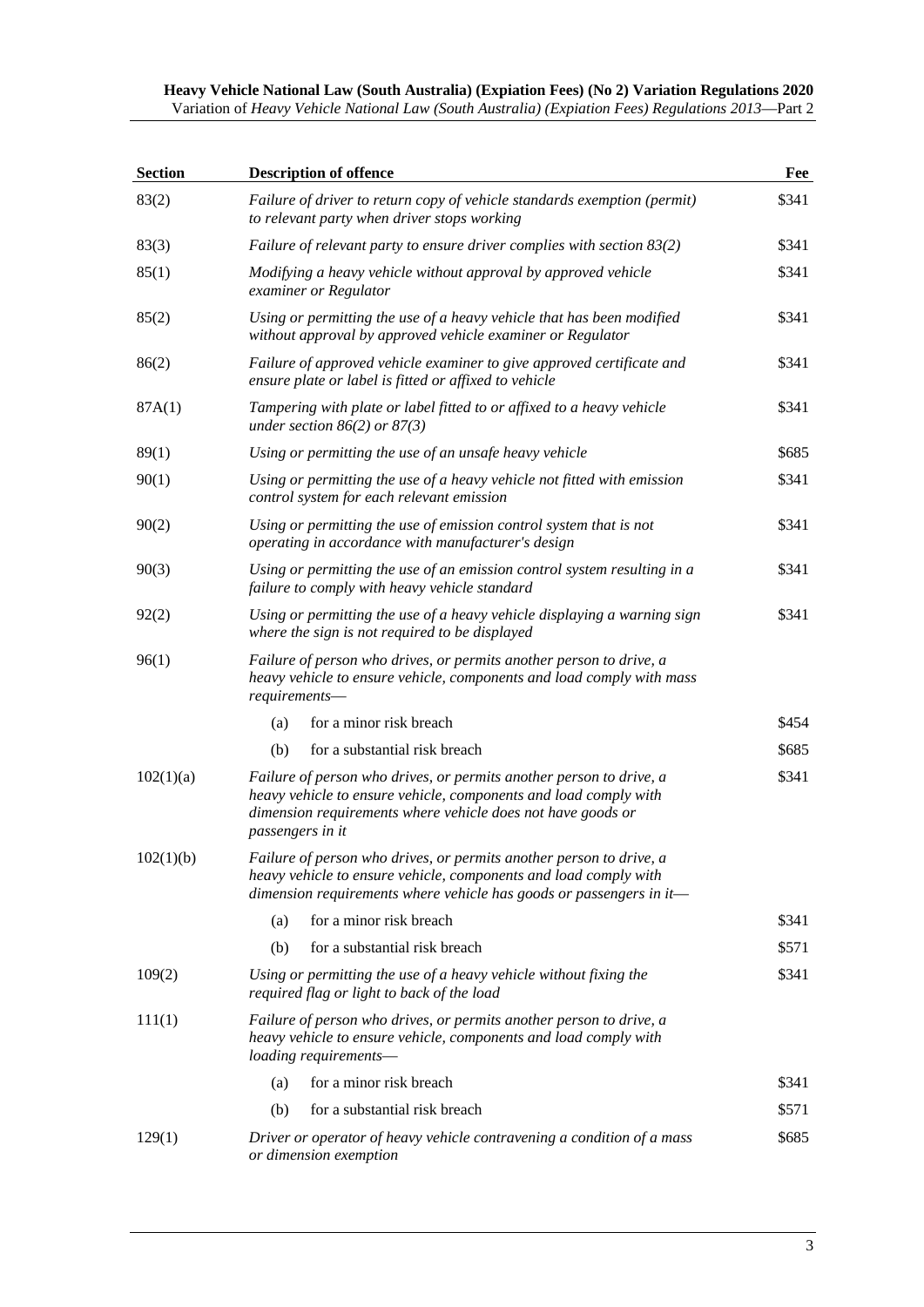| <b>Section</b> | <b>Description of offence</b>                                                                                                                                                        | Fee   |
|----------------|--------------------------------------------------------------------------------------------------------------------------------------------------------------------------------------|-------|
| 129(2)         | Using or permitting the use of a heavy vehicle that contravenes a<br>condition of a mass or dimension exemption                                                                      | \$685 |
| 129(3)         | Using or permitting the use of a heavy vehicle in a way that contravenes<br>a condition of a mass or dimension exemption                                                             | \$685 |
| 130(2)         | Failure of driver of pilot or escort vehicle to comply with conditions of a<br>mass or dimension exemption                                                                           | \$685 |
| 131(1)         | Failure of driver of a pilot vehicle to ensure that the accompanying<br>heavy vehicle is not contravening a condition of exemption                                                   | \$685 |
| 132(2)         | Failure of driver of class 1 or class 3 heavy vehicle to comply with<br>condition under mass or dimension exemption (notice) to keep relevant<br>document in driver's possession     | \$341 |
| 132(3)         | Failure of relevant party to ensure driver complies with section 132(2)                                                                                                              | \$341 |
| 133(1)         | Failure of driver of a class 1 or class 3 heavy vehicle to keep a copy of a<br>mass or dimension exemption (permit) in driver's possession                                           | \$341 |
| 133(2)         | Failure of driver of a class 1 or class 3 heavy vehicle to return copy of<br>mass or dimension exemption (permit) to relevant party when driver<br>stops working                     | \$454 |
| 133(3)         | Failure of relevant party to ensure driver complies with section $133(1)$                                                                                                            | \$341 |
| 134(1)         | Displaying a heavy vehicle warning sign on a heavy vehicle not being<br>used under a dimension exemption                                                                             | \$341 |
| 134(2)         | Displaying a pilot vehicle warning sign on a vehicle not being used as a<br>pilot vehicle for a heavy vehicle being used under a dimension<br>exemption                              | \$341 |
| 137            | Using or permitting the use of a class 2 heavy vehicle other than in<br>accordance with a class 2 heavy vehicle authorisation                                                        | \$685 |
| 150(1)         | Driver or operator of a class 2 heavy vehicle contravening a condition<br>of a class 2 heavy vehicle authorisation                                                                   | \$685 |
| 151(2)         | Failure of driver of a class 2 heavy vehicle to comply with a condition of<br>a class 2 heavy vehicle authorisation (notice) to keep relevant document<br>in driver's possession     | \$341 |
| 151(3)         | Failure of relevant party to ensure driver complies with section 151(2)                                                                                                              | \$341 |
| 152(1)         | Failure of driver of a class 2 heavy vehicle to keep copy of class 2 heavy<br>vehicle authorisation (permit) in driver's possession                                                  | \$341 |
| 152(2)         | Failure of driver to return copy of class 2 heavy vehicle authorisation<br>(permit) to relevant party                                                                                | \$454 |
| 152(3)         | Failure of relevant party to ensure driver complies with section $152(1)$                                                                                                            | \$341 |
| 153A(1)        | Using or permitting the use of a restricted access vehicle on a road<br>other than one on which the vehicle is allowed to be used under an<br>applicable mass or dimension authority | \$685 |
| 181(3)         | Failure to comply with notice requiring return of permit for mass or<br>dimension authority to Regulator within specified time                                                       | \$454 |
| 184(1)         | Driving a heavy vehicle while towing more than 1 other vehicle other<br>than as permitted by section $184(2)$                                                                        | \$341 |
| 185(1)         | Using or permitting the use of a trailer not securely coupled to the<br>vehicle in front of it in a heavy combination                                                                | \$685 |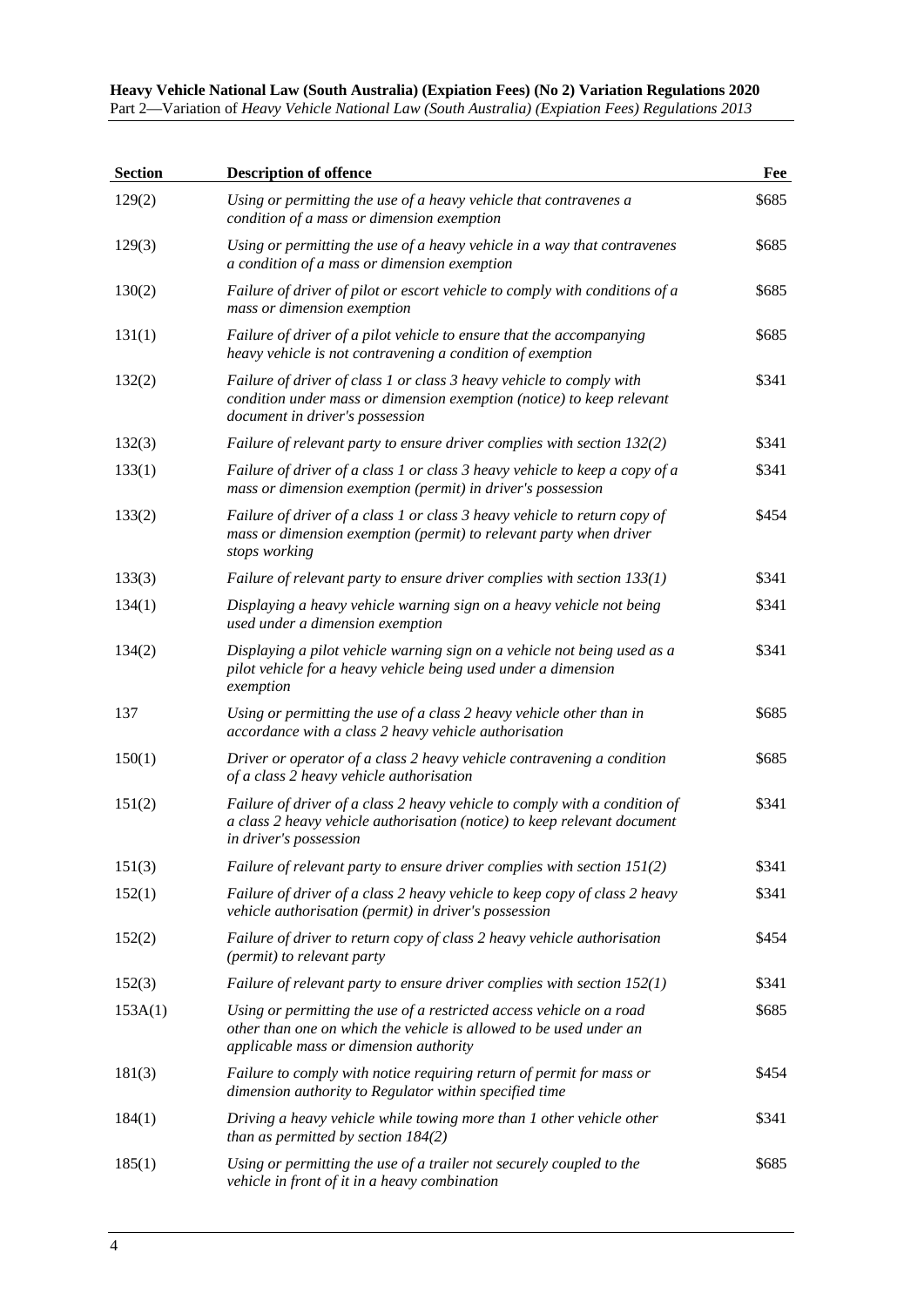| <b>Section</b> | <b>Description of offence</b>                                                                                                                                                                           | Fee     |
|----------------|---------------------------------------------------------------------------------------------------------------------------------------------------------------------------------------------------------|---------|
| 185(2)         | Using or permitting the use of incompatible or improperly connected<br>components of a coupling in a heavy combination                                                                                  | \$685   |
| 190(1)         | Failure of responsible entity to ensure operator or driver of a heavy<br>vehicle does not transport freight container without a complying<br>container weight declaration                               | \$685   |
| 191(1)         | Failure of operator of a heavy vehicle to ensure vehicle's driver does not<br>transport freight container without a complying container weight<br>declaration                                           | \$685   |
| 191(3)         | Failure of operator of a heavy vehicle to ensure freight container is not<br>given to carrier unless carrier has been provided with complying<br>container weight declaration or prescribed particulars | \$685   |
| 192(1)         | Driving a heavy vehicle loaded with freight container without a<br>complying container weight declaration for the container                                                                             | \$685   |
| 192(2)         | Failure of driver of a heavy vehicle to keep the complying container<br>weight declaration in or about the vehicle and in a way readily<br>available to an authorised officer                           | \$341   |
| 250(1)         | Failure of solo driver of a fatigue-regulated heavy vehicle to comply<br>with standard hours-                                                                                                           |         |
|                | for a minor risk breach<br>(a)                                                                                                                                                                          | \$454   |
|                | for a substantial risk breach<br>(b)                                                                                                                                                                    | \$685   |
|                | for a severe risk breach<br>(c)                                                                                                                                                                         | \$1 139 |
| 251(1)         | Failure of two-up driver of a fatigue-regulated heavy vehicle to comply<br>with standard hours-                                                                                                         |         |
|                | for a minor risk breach<br>(a)                                                                                                                                                                          | \$454   |
|                | for a substantial risk breach<br>(b)                                                                                                                                                                    | \$685   |
|                | for a severe risk breach<br>(c)                                                                                                                                                                         | \$1 139 |
| 254(1)         | Failure of solo driver of a fatigue-regulated heavy vehicle to comply<br>with BFM hours—                                                                                                                |         |
|                | for a minor risk breach<br>(a)                                                                                                                                                                          | \$454   |
|                | for a substantial risk breach<br>(b)                                                                                                                                                                    | \$685   |
|                | for a severe risk breach<br>(c)                                                                                                                                                                         | \$1 139 |
| 256(1)         | Failure of two-up driver of a fatigue-regulated heavy vehicle to comply<br>with BFM hours—                                                                                                              |         |
|                | for a minor risk breach<br>(a)                                                                                                                                                                          | \$454   |
|                | for a substantial risk breach<br>(b)                                                                                                                                                                    | \$685   |
|                | for a severe risk breach<br>(c)                                                                                                                                                                         | \$1 139 |
| 258(1)         | Failure of driver of fatigue-regulated heavy vehicle to comply with AFM<br>hours—                                                                                                                       |         |
|                | for a minor risk breach<br>(a)                                                                                                                                                                          | \$454   |
|                | for a substantial risk breach<br>(b)                                                                                                                                                                    | \$685   |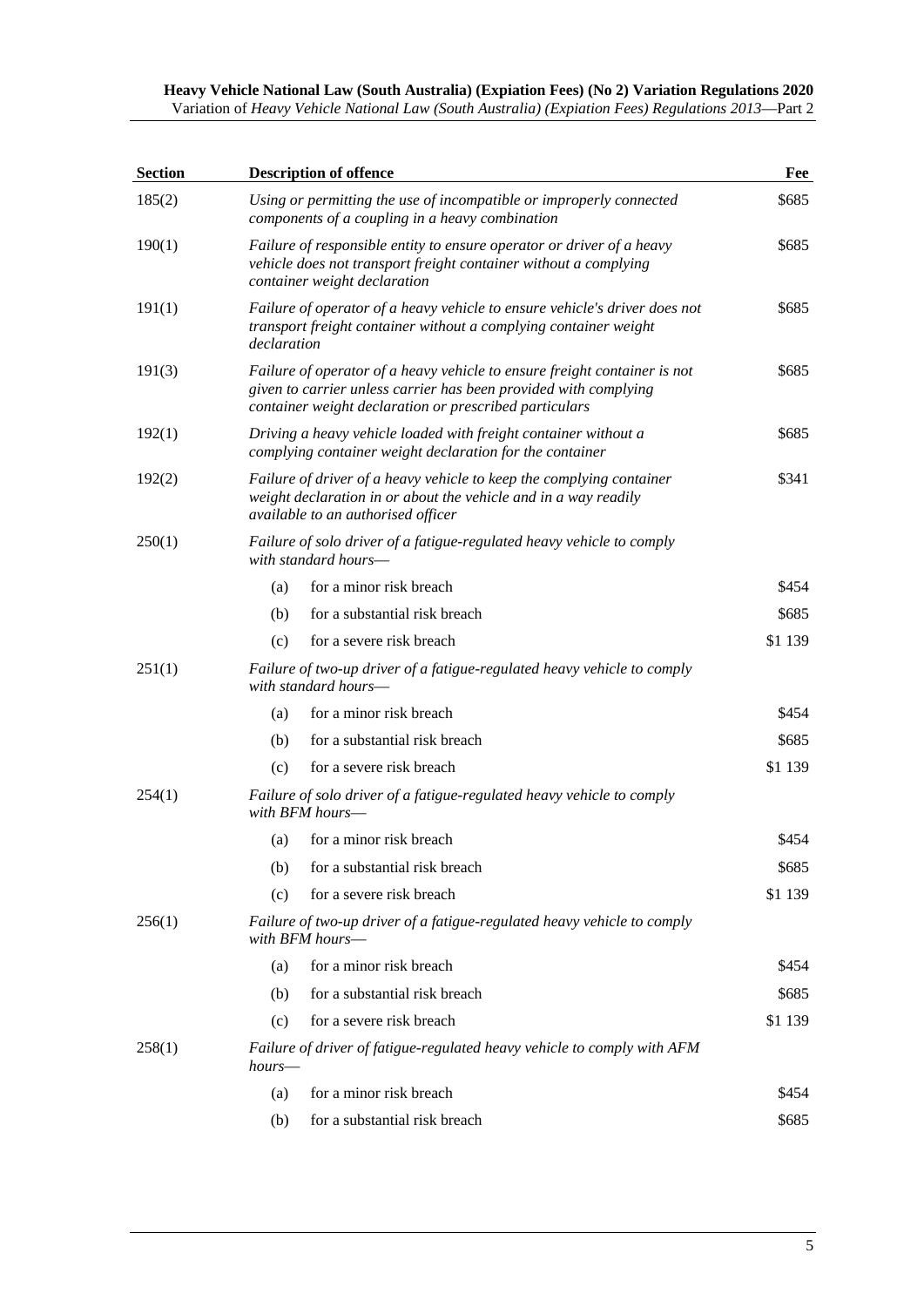| <b>Section</b> | <b>Description of offence</b>                                                                                                                                          | Fee   |
|----------------|------------------------------------------------------------------------------------------------------------------------------------------------------------------------|-------|
| 260(1)         | Failure of driver of fatigue-regulated heavy vehicle to comply with<br>exemption hours-                                                                                |       |
|                | for a minor risk breach<br>(a)                                                                                                                                         | \$454 |
|                | for a substantial risk breach<br>(b)                                                                                                                                   | \$685 |
| 263(1)         | Failure of driver of fatigue-regulated heavy vehicle to comply with<br>change of work and rest hours option requirements                                               | \$454 |
| 284(2)         | Failure to comply with notice to return work and rest hours exemption<br>(permit) to Regulator within specified period                                                 | \$685 |
| 286(1)         | Failure to comply with a condition of a work and rest hours exemption                                                                                                  | \$685 |
| 287(2)         | Failure of driver of fatigue-regulated heavy vehicle operating under a<br>work and rest hours exemption (notice) to keep a relevant document in<br>driver's possession | \$341 |
| 287(3)         | Failure of relevant party to ensure driver complies with section 287(2)                                                                                                | \$341 |
| 288(1)         | Failure of driver of a fatigue-regulated heavy vehicle to keep a copy of<br>work and rest hours exemption (permit) in the driver's possession                          | \$341 |
| 288(2)         | Failure of driver of a fatigue-regulated heavy vehicle to return copy of<br>work and rest hours exemption (permit) to relevant party in certain<br>circumstances       | \$454 |
| 288(3)         | Failure of relevant party to ensure driver complies with section $288(1)$                                                                                              | \$341 |
| 293(1)         | Failure of driver of a fatigue-regulated heavy vehicle to keep a work<br>diary, record required information and keep the diary in the driver's<br>possession           | \$685 |
| 296(1)         | Failure of driver to record required information in work diary in the<br>manner and at the time prescribed by the national regulations                                 | \$171 |
| 297(2)         | Failure of driver to record required information immediately after<br>starting work on a day                                                                           | \$685 |
| 298(1)         | Failure of driver of a fatigue-regulated heavy vehicle to record the<br>odometer reading as required by the national regulations                                       | \$171 |
| 299            | Failure of two-up driver to provide details prescribed by the national<br>regulations as requested by the other driver                                                 | \$341 |
| 301            | Failure of driver to comply with requirements for recording information<br>in written work diary                                                                       | \$171 |
| 302            | Failure of driver to comply with requirements for recording information<br>in electronic work diary                                                                    | \$171 |
| 303            | Failure of driver to record time in work diary according to the time zone<br>of driver's base location                                                                 | \$171 |
| 305(1)         | Failure of driver of fatigue-regulated heavy vehicle to record required<br>information in supplementary record                                                         | \$685 |
| 305(2)         | Failure to comply with requirements for recording information in<br>supplementary record not in electronic form                                                        | \$341 |
| 305(3)         | Failure of driver to record time in supplementary record according to<br>the time zone of driver's base location                                                       | \$171 |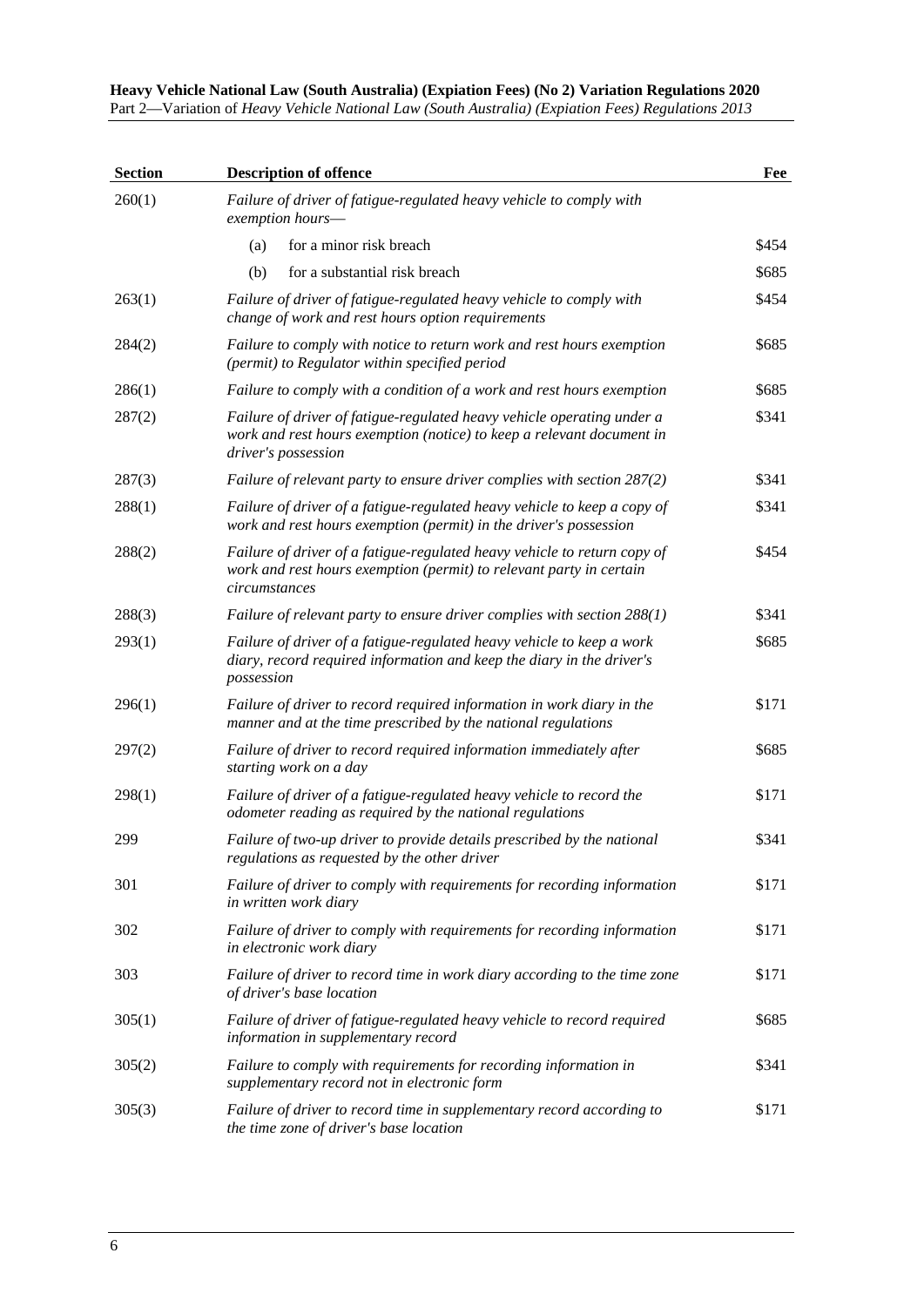| <b>Section</b> | <b>Description of offence</b>                                                                                                                                                                          | Fee   |
|----------------|--------------------------------------------------------------------------------------------------------------------------------------------------------------------------------------------------------|-------|
| 306            | Failure of driver of fatigue-regulated heavy vehicle to notify the<br>Regulator within 2 business days in the approved form when a written<br>work diary has been filled up, destroyed, lost or stolen | \$341 |
| 307(2)         | Failure of driver to notify the Regulator within 2 business days in the<br>approved form when an electronic work diary has been filled up,<br>destroyed, lost or stolen or is not in working order     | \$341 |
| 307(3)         | Failure of driver to ensure electronic work diary is examined and<br>brought into working order within period required by Regulator                                                                    | \$341 |
| 308(1)         | Failure of driver to comply with the requirements when an old work<br>diary is found or returned                                                                                                       | \$341 |
| 309(2)         | Failure to inform the driver's record keeper within 2 business days of<br>becoming aware of a matter specified in section $309(1)$                                                                     | \$341 |
| 310(2)         | Failure to inform the driver's record keeper within 2 business days of<br>becoming aware of matters specified in section $310(1)$                                                                      | \$685 |
| 312(3)         | Failure of record keeper to notify the Regulator within 2 business days<br>of destroyed, lost or stolen electronic work diary                                                                          | \$685 |
| 319(1)         | Failure of record keeper to comply with requirements specified in<br>section $319(1)$                                                                                                                  | \$685 |
| 319A(2)        | Failure of driver to record information specified in section $319(1)(a)(iii)$<br>to (vi) within 24 hours or provide information specified in section $319(1)$<br>to record keeper within 21 days       | \$341 |
| 321(1)         | Failure of record keeper to comply with requirements specified in<br>section $32I(1)$                                                                                                                  | \$685 |
| 321(3)         | Failure of record keeper to record information required if driver is<br>operating under BFM or AFM hours                                                                                               | \$685 |
| 322(2)         | Failure of driver to give copy of work diary entry or supplementary<br>record to each record keeper within 21 days                                                                                     | \$341 |
| 323(2)         | Failure of driver to give new record keeper a copy of information<br>recorded in a work diary relating to the 28 day period before the change<br>to the new record keeper                              | \$341 |
| 324(2)         | Failure of record keeper to give driver who stops using the electronic<br>work diary a copy of information recorded in the diary for each day the<br>driver was using the diary                        | \$341 |
| 324A(2)        | Failure of record keeper to give the driver a copy of the record or make<br>the record available etc                                                                                                   | \$171 |
| 341(1)         | Failure of record keeper to keep records required under Division 3 for<br>3 years after specified day                                                                                                  | \$685 |
| 341(2)         | Failure of record keeper to keep records required under Division 9 or<br>Division 10 for specified period                                                                                              | \$685 |
| 341(3)         | Failure of record keeper to ensure record (or copy) is readily available<br>to an authorised officer at the record location                                                                            | \$341 |
| 341(4)         | Failure of driver who is his or her own record keeper to ensure record<br>(or copy) is readily available to an authorised officer at the record<br>location                                            | \$341 |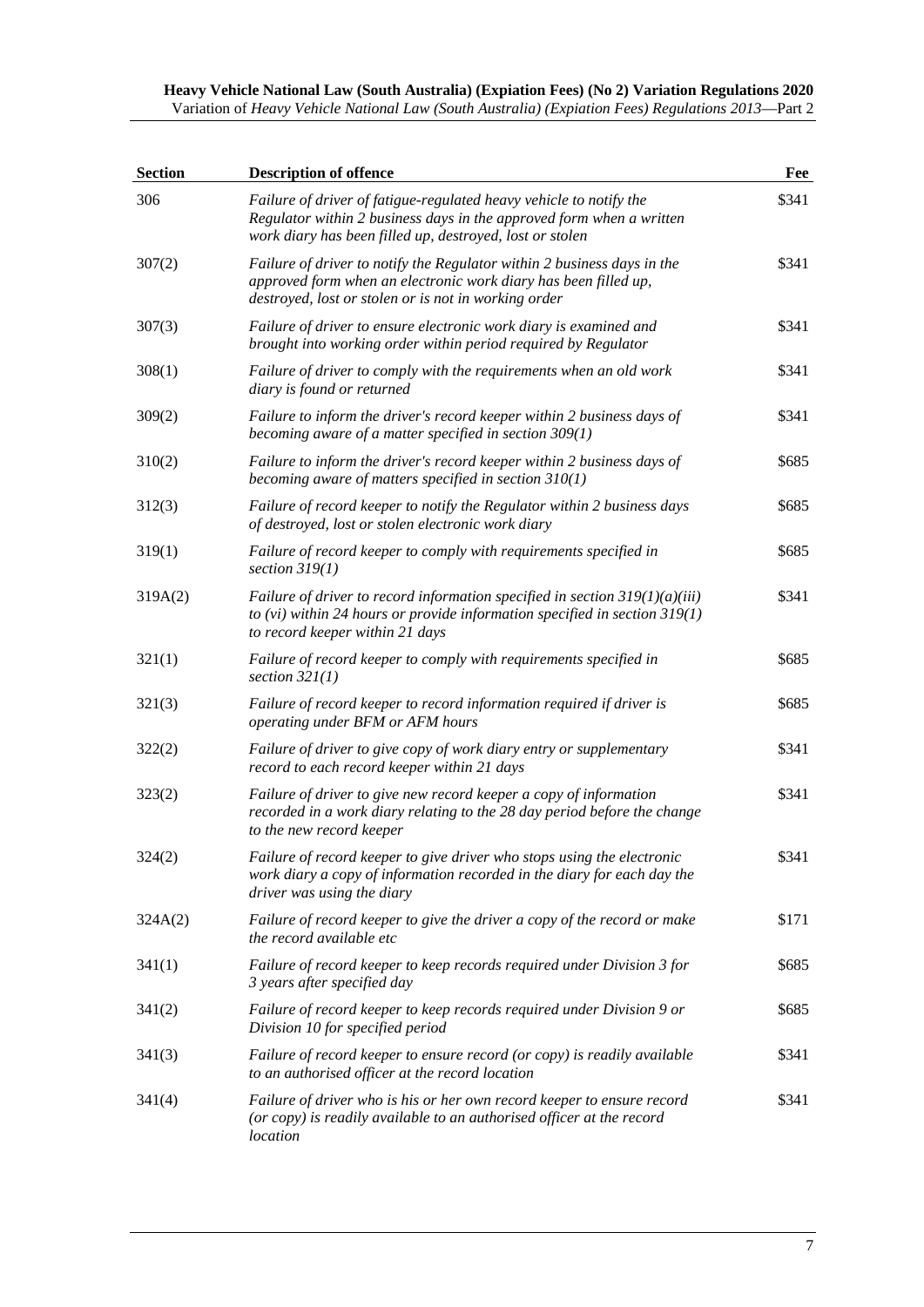| <b>Section</b> | <b>Description of offence</b>                                                                                                                                                                                                                                                | Fee   |
|----------------|------------------------------------------------------------------------------------------------------------------------------------------------------------------------------------------------------------------------------------------------------------------------------|-------|
| 341(5)         | Failure of record keeper to ensure record (or copy) is readable,<br>reasonably capable of being understood and capable of being used as<br>evidence                                                                                                                          | \$685 |
| 341(7)         | Failure of record keeper to ensure information recorded in an electronic<br>work diary is maintained so as to comply with the Regulator's conditions<br>and manufacturer's instructions                                                                                      | \$171 |
| 354(3)         | Failure of holder of an electronic recording system approval to comply<br>with a direction of the Regulator                                                                                                                                                                  | \$685 |
| 354(5)         | Failure of a person to whom a notice has been given of amended<br>conditions of an electronic recording system approval to give a copy of<br>the notice to each person supplied by that person with an electronic<br>recording system or a device forming part of the system | \$685 |
| 355(2)         | Failure of holder of approval of an electronic recording system that<br>constitutes a part or the whole of an electronic work diary to remove<br>any electronic message on the system's visual display within the period<br>required by the Regulator                        | \$685 |
| 355(4)         | Failure of holder of an approval to comply with a direction of the<br>Regulator                                                                                                                                                                                              | \$685 |
| 355(6)         | Failure of person to whom a notice that the approval has been cancelled<br>to give a notice to each other person to whom the person has supplied<br>an electronic recording system the subject of the approval that the<br>approval has been cancelled                       | \$685 |
| 373(2)         | Failure to comply with notice requiring return of work diary exemption<br>(permit) to Regulator                                                                                                                                                                              | \$685 |
| 375            | Contravention of a condition of a work diary exemption                                                                                                                                                                                                                       | \$685 |
| 376(2)         | Failure of driver of a fatigue-regulated heavy vehicle to comply with a<br>condition under a work diary exemption (notice) to keep relevant<br>document in driver's possession                                                                                               | \$341 |
| 376(3)         | Failure of relevant party to ensure driver complies with section 376(2)                                                                                                                                                                                                      | \$341 |
| 377            | Failure of a driver of a fatigue-regulated heavy vehicle to keep a copy of<br>work diary exemption (permit) in the driver's possession                                                                                                                                       | \$341 |
| 392(2)         | Failure to comply with notice requiring return of fatigue record keeping<br>exemption (permit) to Regulator                                                                                                                                                                  | \$685 |
| 395            | Contravention of a condition of a fatigue record keeping exemption                                                                                                                                                                                                           | \$685 |
| 396(2)         | Failure of owner of a fatigue-regulated heavy vehicle to maintain<br>odometer in accordance with requirements prescribed by the national<br>regulations                                                                                                                      | \$685 |
| 399(2)         | Driving or permitting a person to drive a fatigue-regulated heavy<br>vehicle without complying with section 398                                                                                                                                                              | \$685 |
| 466(2a)        | Operator must attach the accreditation label for a relevant vehicle in a<br>way that the label is readable from the outside; and is not obscured,<br>defaced or otherwise not legible                                                                                        | \$341 |
| 466(2b)        | A person must not drive a relevant vehicle if the vehicle's accreditation<br>label is not attached to the vehicle; or, is attached to the vehicle in a<br>way that the label is wholly or partly obscured, defaced or otherwise not<br>legible                               | \$341 |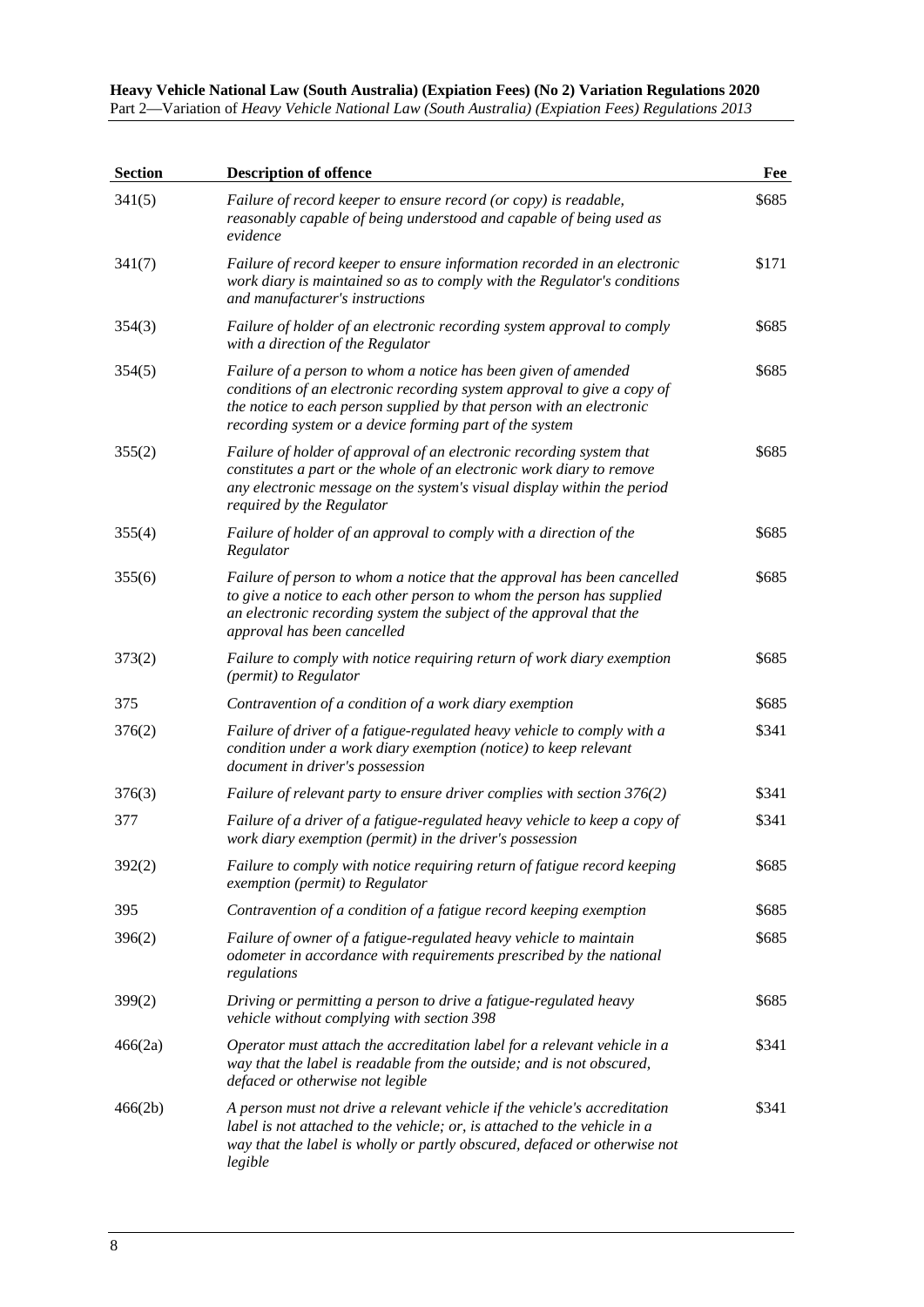| <b>Section</b> | <b>Description of offence</b>                                                                                                                                                              | Fee     |
|----------------|--------------------------------------------------------------------------------------------------------------------------------------------------------------------------------------------|---------|
| 467            | Failure of holder of BFM or AFM accreditation to comply with<br>accreditation conditions                                                                                                   | \$685   |
| 468(1)         | Failure of driver operating under BFM accreditation or AFM<br>accreditation to keep certain documents in driver's possession                                                               | \$341   |
| 468(3)         | Failure of operator to ensure driver complies with section $468(1)$                                                                                                                        | \$341   |
| 469(2)         | Failure of driver operating under a BFM accreditation or AFM<br>accreditation to return document to operator as soon as reasonably<br>practicable                                          | \$454   |
| 470(3)         | Failure of operator to inform driver operating under AFM accreditation<br>of the AFM hours applying under the accreditation                                                                | \$685   |
| 470(8)         | Failure of operator to comply with a requirement under section 470(7)                                                                                                                      | \$341   |
| 471(2)         | Failure of operator to give notice to driver or scheduler of amendment,<br>suspension or cessation of heavy vehicle accreditation                                                          | \$685   |
| 471(3)         | Failure of driver to return to the operator any document relevant to the<br>notice given to the driver by the operator for the purposes of<br>section $468(1)$                             | \$454   |
| 476(2)         | Failure to return accreditation certificate to Regulator within specified<br>period                                                                                                        | \$685   |
| 488            | Failure to return identity card to Regulator within specified period                                                                                                                       | \$454   |
| 513(4)         | Failure to comply with a direction given under section $513(1)$                                                                                                                            | \$685   |
| 514(3)         | Failure to comply with a direction given under section $514(1)$                                                                                                                            | \$685   |
| 516(3)         | Failure to comply with a direction given under section $516(1)$                                                                                                                            | \$685   |
| 517(4)         | Failure to comply with a direction given under section 517(2)                                                                                                                              | \$685   |
| 522(5)         | Failure to produce a heavy vehicle for inspection at the place and time<br>stated in the notice                                                                                            | \$685   |
| 524(5)         | Failure to comply with a direction given under section 524(2) or (3)                                                                                                                       | \$685   |
| 526(4)         | Failure of driver of a heavy vehicle who is not the operator of the<br>vehicle to give vehicle defect notice to operator as soon as practicable<br>within 14 days after notice issued      | \$341   |
| 528(3)         | Removing or defacing a defective vehicle label attached to a heavy<br>vehicle                                                                                                              | \$341   |
| 529            | Using or permitting the use of a heavy vehicle in contravention of a<br>vehicle defect notice-                                                                                             |         |
|                | for a major defect notice or minor defect notice<br>(a)                                                                                                                                    | \$685   |
|                | for a self-clearing defect notice<br>(a)                                                                                                                                                   | \$341   |
| 531(4)         | Failure of person who is not the operator of a heavy vehicle who is<br>given notice of an amendment or withdrawal, to give the notice to the<br>operator as soon as reasonably practicable | \$341   |
| 533(7)         | Failure to comply with a direction given under section 533                                                                                                                                 | \$1 139 |
| 534(5)         | Failure to comply with a direction given under section 534                                                                                                                                 | \$1 139 |
| 567(4)         | Failure to comply with a requirement made under section $567(2)$ or (3)                                                                                                                    | \$341   |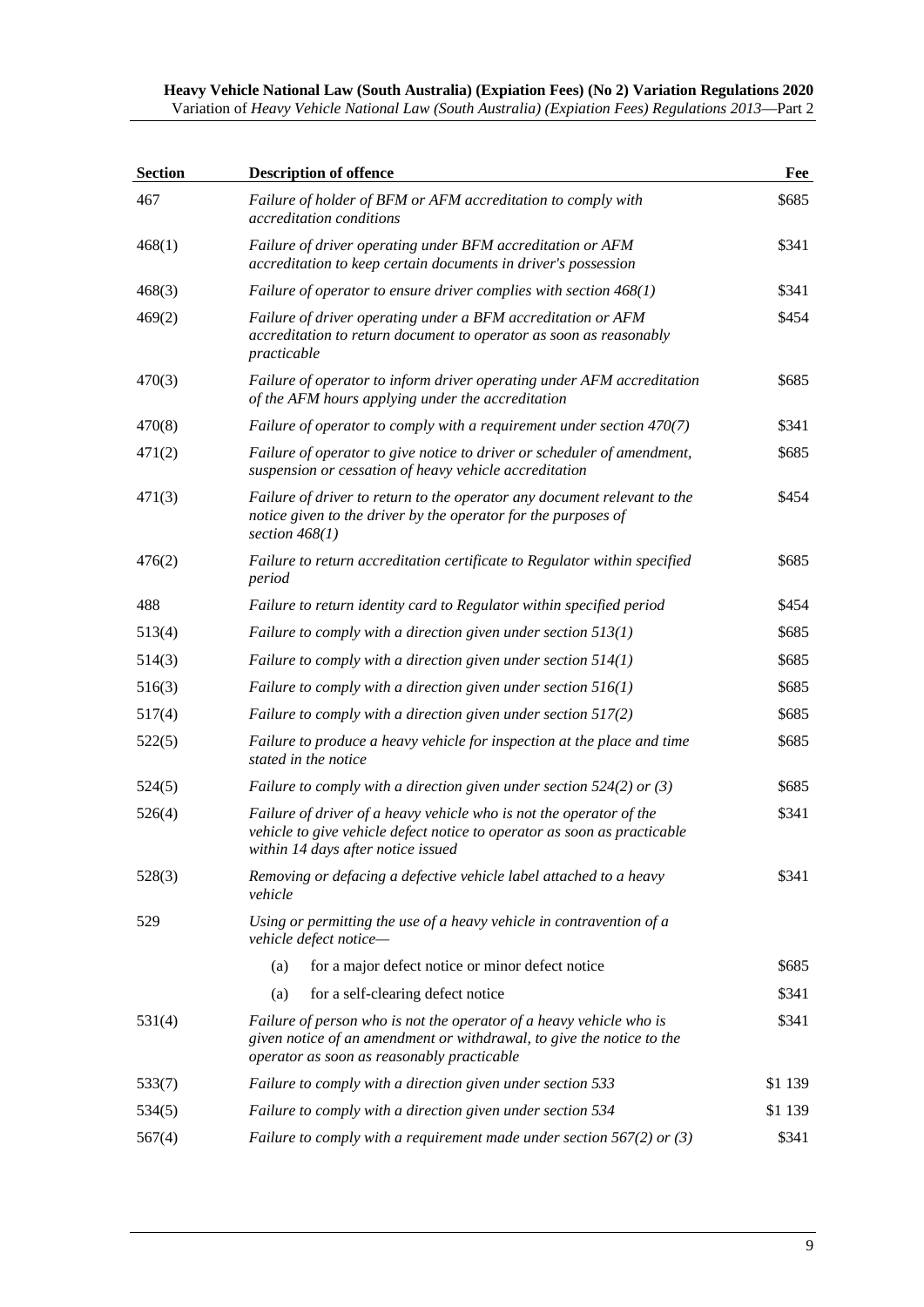| <b>Section</b> | <b>Description of offence</b>                                                                                         | Fee                                                                                                                                                                                              |
|----------------|-----------------------------------------------------------------------------------------------------------------------|--------------------------------------------------------------------------------------------------------------------------------------------------------------------------------------------------|
| 568(3)         | Failure to comply with a requirement made under section $568(2)$ —                                                    |                                                                                                                                                                                                  |
|                | if the requirement is for the driver to produce the driver's<br>(a)<br>driver licence under subsection $(2)(a)$       | \$685                                                                                                                                                                                            |
|                | if the requirement is for the driver to produce a document,<br>(b)<br>device or other thing under subsection $(2)(b)$ | An amount<br>equal to 10%<br>of the amount<br>of the<br>maximum<br>penalty for an<br>offence of<br>failing to keep<br>the document,<br>device or other<br>thing in the<br>driver's<br>possession |
| 568(7)         | Failure to comply with a requirement given under section 568(6)                                                       | \$341                                                                                                                                                                                            |
| 569(2)         | Failure to comply with a requirement made under section 569(1)                                                        | \$685                                                                                                                                                                                            |
| 569(7)         | Failure to comply with a requirement made under section 569(6)                                                        | \$341                                                                                                                                                                                            |

### **Division 2—Prescribed offences peculiar to South Australia**

| <b>Section</b> | <b>Description of offence</b>                                           | Fee     |
|----------------|-------------------------------------------------------------------------|---------|
| 322(4)         | Failure of record keeper to ensure driver complies with section 322(2)  | \$341   |
| 577(4)         | Failure to comply with a requirement made under section $577(1)$ or (2) | \$1 139 |

## **Part 3—Prescribed offences against the** *Heavy Vehicle (Mass, Dimension and Loading) National Regulation (South Australia)*

| <b>Regulation</b> | <b>Description of offence</b>                                                                                                                                                                                                                                                                   | Fee   |
|-------------------|-------------------------------------------------------------------------------------------------------------------------------------------------------------------------------------------------------------------------------------------------------------------------------------------------|-------|
| 16(2)             | Using or permitting the use of HML heavy vehicle under higher mass<br>limits in an area or on a route to which the HML declaration applies<br>where vehicle is neither equipped for monitoring by an approved<br>intelligent transport system nor covered by an intelligent access<br>agreement | \$341 |
| 28                | Driver or operator of HML heavy vehicle contravening a condition of<br>HML permit                                                                                                                                                                                                               | \$341 |
| 34(2)             | Failure to comply with a notice to return HML permit                                                                                                                                                                                                                                            | \$454 |